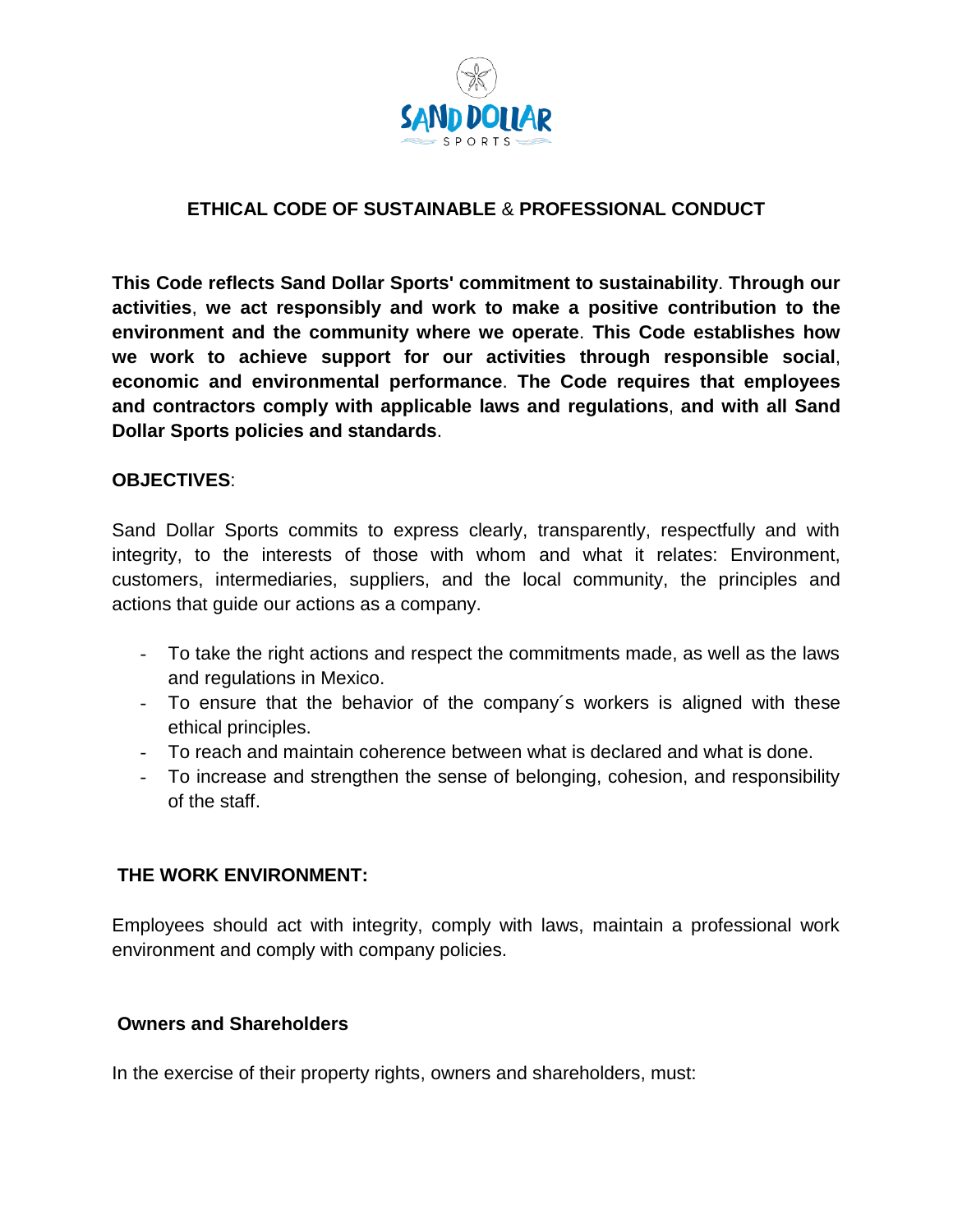

- Visualize the company as an instrument at the service of wealth creation, making its inescapable purpose of obtaining benefits compatible with sustainable social development with the environment; ensuring that all its activities are carried out ethically and responsibly.

-Visualize, define, and project the company in the medium and long term, without missing the objective of short-term benefits, in the compromise of its continuity.

-Demand the performance and ethical compliance in the company, including the approval of this Code of Ethics and to ensure its effective application.

-Define and defend the mission and vision of the company.

## **Managers and Executives**:

In their exercise and attention of their administration and management functions, managers and executives, must:

-Perform a professional, ethical and responsible exercise of their activity.

-Inform all the Company´s employees about this Code, and establish the appropriate mechanisms to guarantee its application.

-Comply with the accepted accounting standards and principles, and enforce internal and external control and management systems, according to the characteristics of the company.

-Maintain the Company´s books and records with accuracy and honesty, to obtain information and to make decisions consciously and responsibly.

-Provide the external and internal Company´s auditors with all the information and explanations that are required for the correct performance of their work.

-Subordinate their interests for the best of the company, when they act on behalf of it.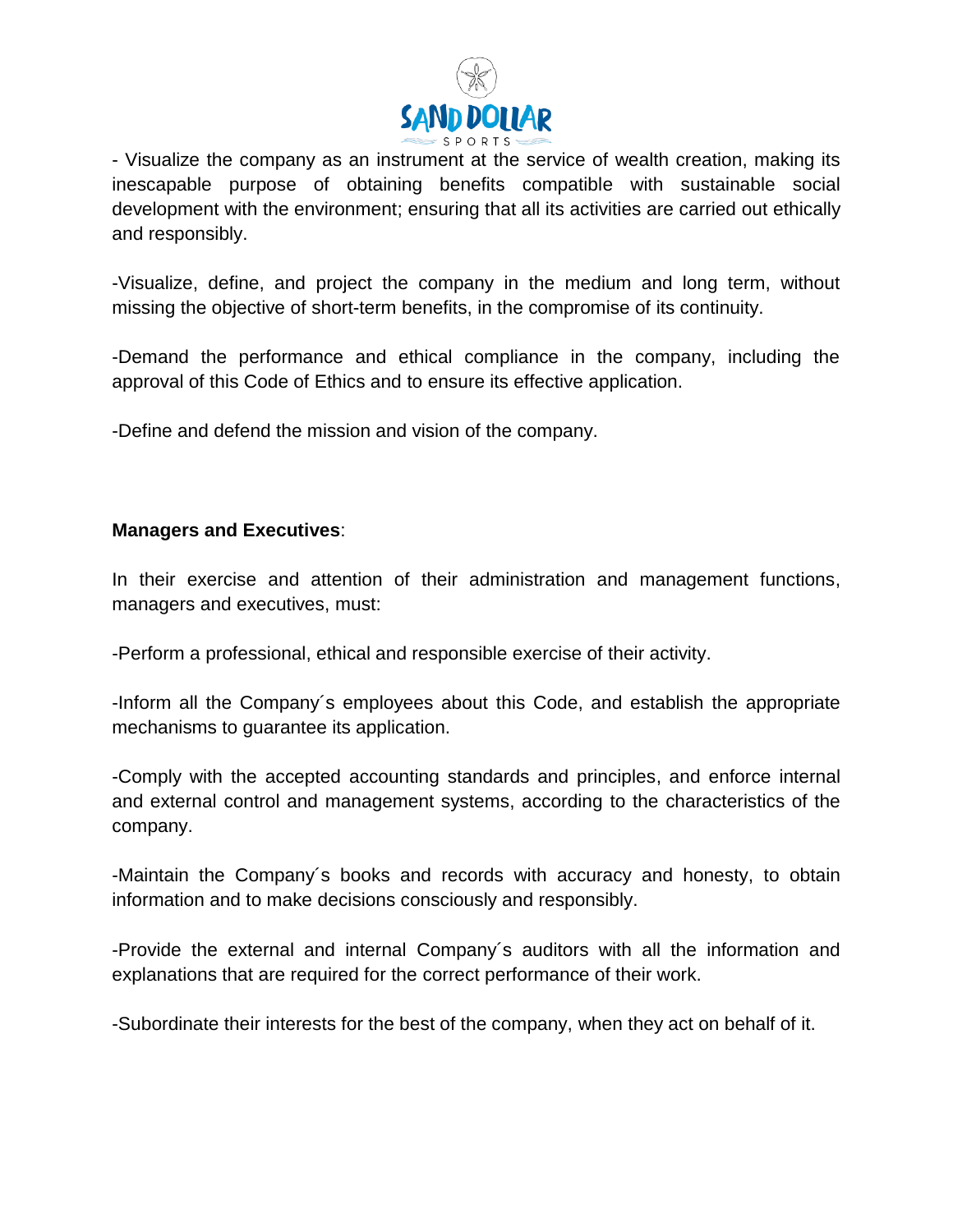

-Communicate immediately any event or situation that could lead to some kind of conflict between the interest of the company and the interest of the administrator or manager.

-Maintain the confidentiality of the Company´s background, data, and documents, even when their duties in the company have ceased.

-Make Company payments diligently and promptly.

-Interact with suppliers ethically and lawfully.

-Search and select suppliers whose business practices respect human dignity, do not violate the legislation and do not jeopardize the image and prestige of the company.

-Select suppliers based on the sustainability of their products or services, as well as their price, delivery conditions and quality.

-Seek the excellence of the Company´s services, attending quickly and efficiently to costumers´ needs, fulfilling their expectations.

-Compete respectfully with other companies, cooperating mutually to achieve a free market, based on mutual respect between them, and to refrain from performing unfair practices.

In particular, not to attract customers from other competitors through unethical methods.

-Be inclusive: Welcoming and supporting people of all backgrounds and identities. This includes, but is not limited to members of any sexual orientation, gender identity and expression, race, ethnicity, culture, national origin, social and economic class, educational level, color, sex, immigration status, political belief, religion, and mental and physical ability, or any other not related with their performance and work in the company.

-Support and understand the worker´s personal and family needs, always conciliating these with their duties in the company, without affecting any of them.

-Facilitate the participation of employees in the Company´s social action programs.

-Collaborate with the public administration and the different entities, as well as with nongovernmental organizations dedicated to improve the level of the most disadvantaged.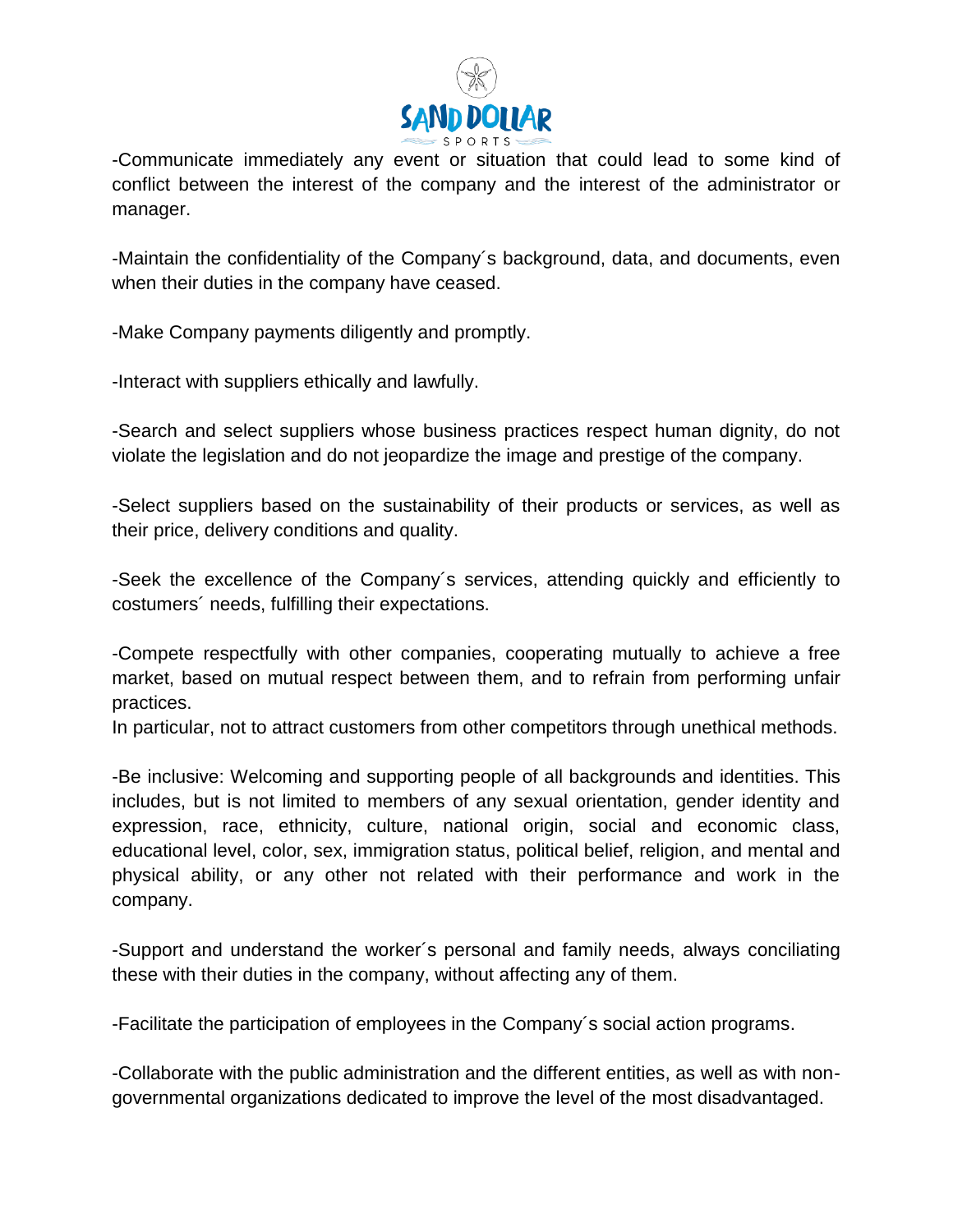

-Ensure that the people under their supervision understand their responsibilities according to this Code and other Company policies.

-Meet with the workers to analyze the Ethics Code, to reinforce the understanding of ethics and compliance with accepted behaviors.

-Create an environment where employees feel comfortable presenting concerns.

-Promote a culture of ethics, respect, and compliance.

-Always be models of appropriate behavior.

-Assess the behaviors concerning the Code of Ethics and other Company policies when evaluating employees.

-Maintain equal treatment with all the workers, following the law and the declared values and ethical principles in this Code, beyond the specifications contained in the Internal Regulation of Order, Hygiene and Safety of the company.

-Workers will be hired for their capabilities and skills, giving the same salary to women and men who have the same position.

- Encourage collaboration and teamwork, to get the best results.

### **All employees**:

-Employees will fulfill with diligence, accuracy and good faith, the obligations established in their employment contracts.

-Employees will work under the regulations that establish social benefits, as well as with the Internal Regulation of Hygiene Order and Safety and the applicable labor and pension legislation.

-Employees have the right and the obligation to ask questions and make suggestions, as well as to express concerns, to the Management Office, using the channels and mechanisms established. The Management Office will always be open to hear, to analyze, to ponder and to respond, timely and adequately to those concerns. The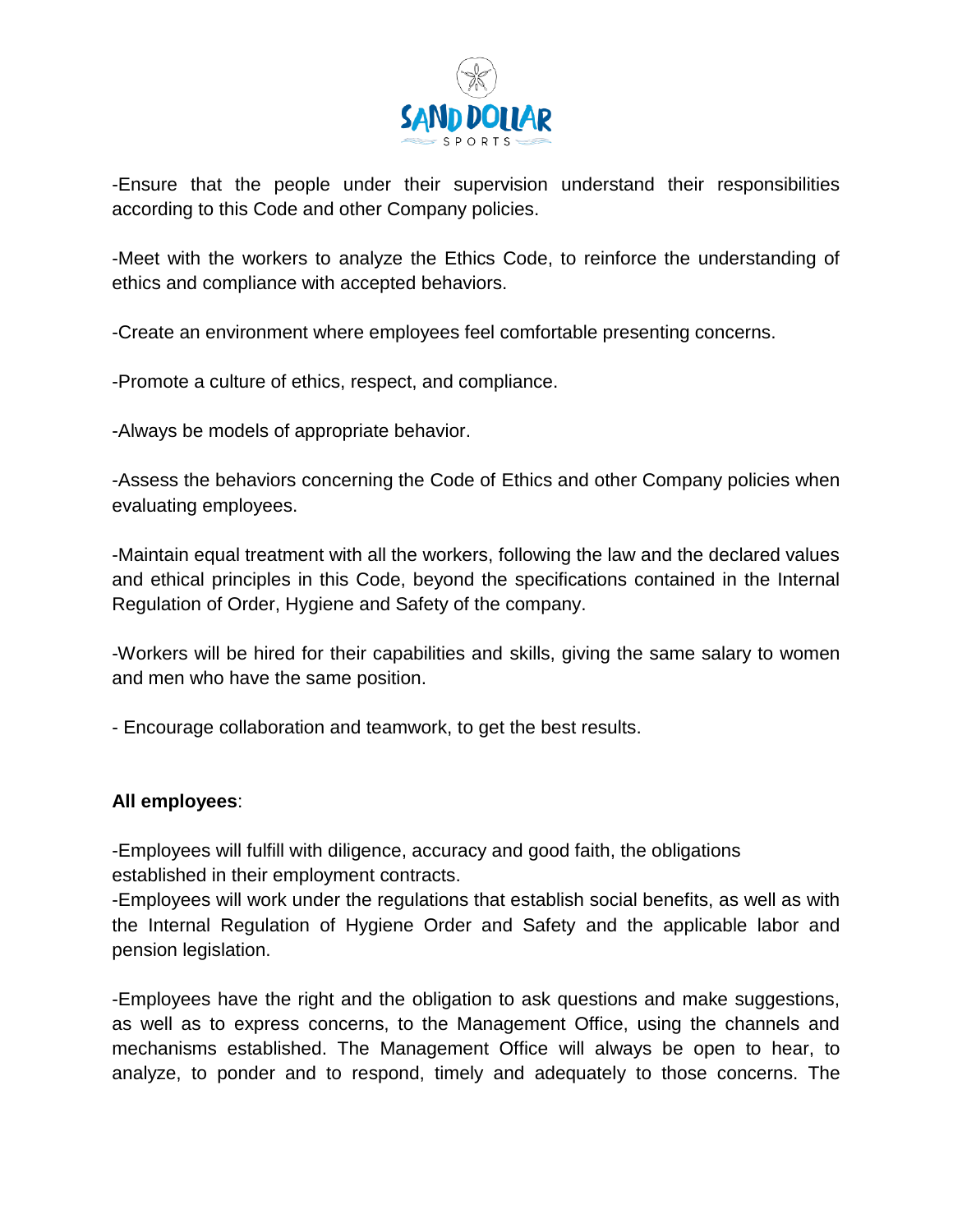

employees can turn to higher instances if they don´t receive a timely response or if they want a more satisfactory answer.

- Employees are allowed to have a second job, as long as it does not interfere with their ability to fulfill their obligations in the Company.

-Employees are expected to be regular and punctual in attendance.

-Employees who cannot attend work due to health, accident, or family problem, should notify their supervisor. This allows the company to arrange for coverage of their duties and helps others continue to work in their absence. If an employee is absent for more than three days without notifying the company, it will be considered job abandonment.

### **Related to Civil Society**:

-When acting on behalf of the company, to maintain the principle of political neutrality, not interfering in any political way in the communities where they carry out their activities.

### **COMPANY ASSETS**

-Employees must protect company assets, including physical, intellectual, and electronic or digital properties.

The resources allocated for work activities are owned by the company and the employees must ensure to use them properly. These resources must be restricted to work activity for which they are assigned.

These assets that the Company has made available to employees, must be taken care of by all of the company members, to obtain the maximum benefit and potential from them.

### **ENVIRONMENTAL CARE**

It is essential to be aware and have adequate ethical conduct, always considering each of the human actions and their effect on the environment. This Company has a policy of Sustainability, which is in the public domain on the Company website. It establishes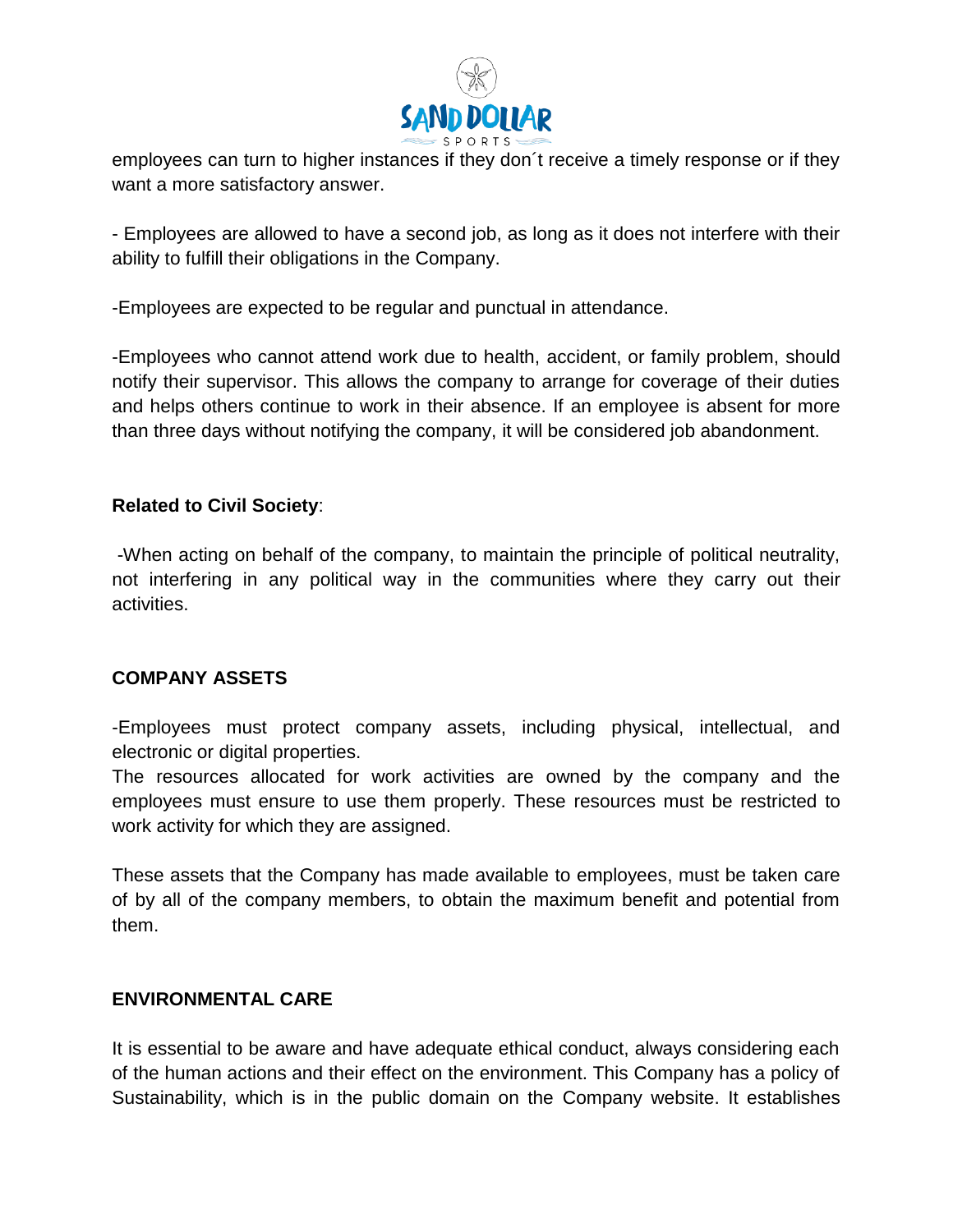

that: At all times a policy of environmental care must be followed, protecting as far as possible: marine life, flora, fauna, water, and soil.

This Ethical Code establishes the following specific points regarding the care and preservation of the environment and the ethical guidelines followed by the Company and its members:

- The management of deposits and waste will be carried out according to the established agreements.
- The members of the Company will take care of the correct use of energy, avoiding the overconsumption of fuels, electricity and other sources of energy.
- It is imperative to give preference to biodegradable materials.
- To respect spaces for the protection and preservation of marine life, local flora, and fauna, always under the strict supervision of the guides involved, taking care of the reefs and marine life.
- The use of chemical sunscreens that harm the environment is strictly prohibited. Biodegradable sunscreen will be allowed under strict vigilance and removed from the skin with a towel before entering the sea.
- Promote the use of rash guards or long sleeve swimsuits.
- Pesticide use will be carried out within the recommended guidelines, regarding storage, application, and disposal of empty containers.
- Regarding the use of materials, consistent procedures will be established following the Reducing, Reusing, and Recycling Policy. In the case that the Company cannot do this task, it will be requested that a third party do it. Identifying, quantifying, classifying and recycling, when the surplus materials cannot be returned to the manufacturer.

 -Related to New Projects, the Company establishes environmental projects as a priority.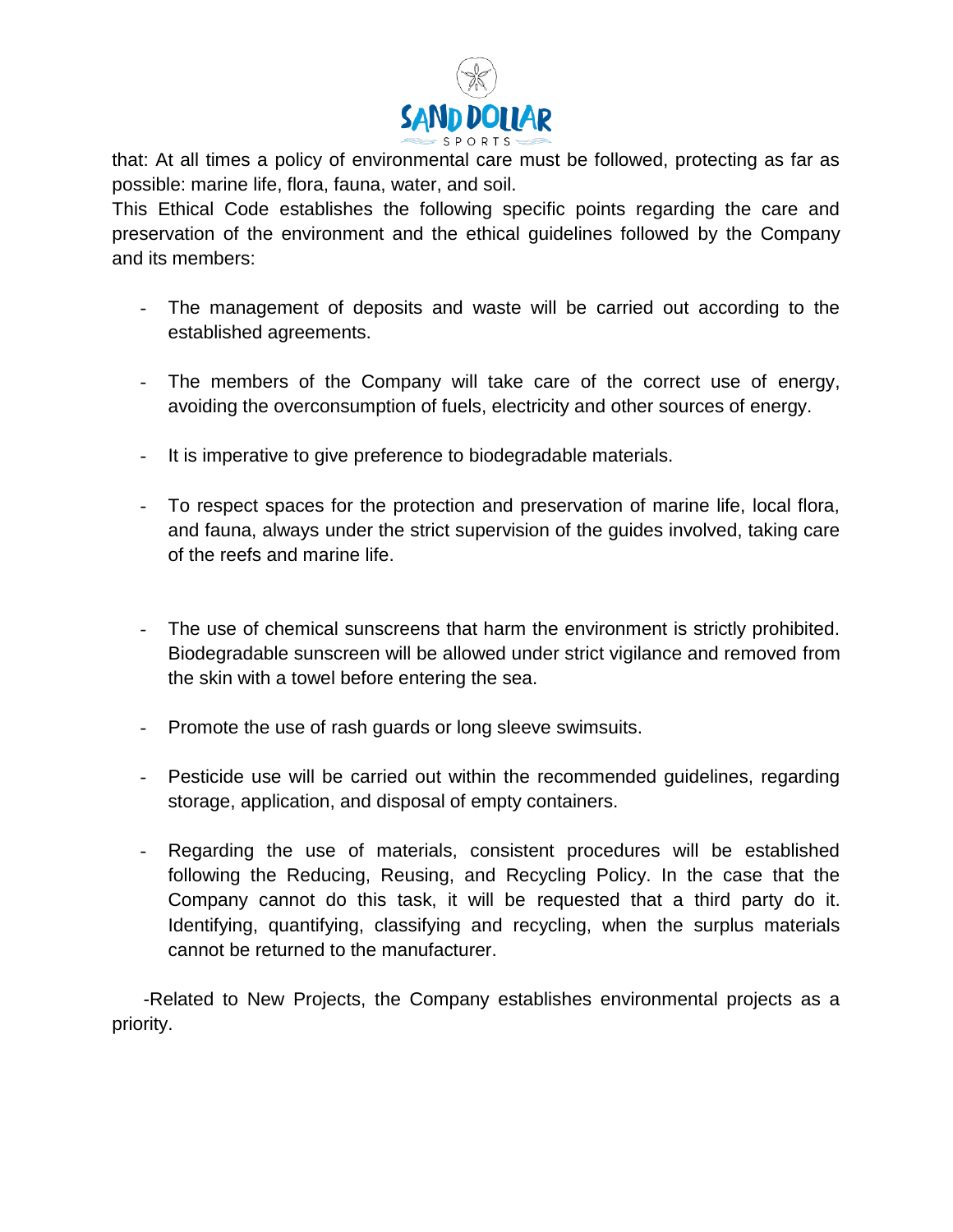

# **CORAL REEFS**

## **All employees**, **guides and customers**:

Things we can do (and not do) to protect coral reefs when diving or snorkeling:

1. Never, ever touch corals or harass marine life.

Corals are delicate creatures and most importantly, they are living things. And being living things means it can die. Touching it, even ever so gently, can damage or kill coral polyps, and even more so if we grab them in our hands or kick them with our fins. Besides, some corals might be stony which can cause nasty scrapes or might host other stinging animals that we wouldn´t want to encounter.

2. Check our sunscreen.

Not all sunscreens are equal. Researchers have found that a common UV-filtering organic compound called oxybenzone used in sunscreen is toxic to corals. When diving, we must consider and encourage our customers, to wear a full-length wetsuit. If sunscreen is essential, consider biodegradable, eco-friendly ones, applying it 30 minutes before entering the sea and removing the excess with a towel before getting in the ocean.

## 3. Don´t litter.

Never put any trash into the water. There is an estimated number of 18,000 pieces of plastic litter floating on every square km in the ocean right now. This kills 1 million seabirds and 100,000 turtles and marine mammals each year.

6 million tons of debris enters the world´s oceans annually and we don´t want to be a contributor.

# **At home**:

4. Reduce de amount of wastewater we are producing. Because wastewater flows somewhere,

eventually it might just end up in the ocean. Start by keeping gutter, sinks and drains free of chemicals and rubbish so choose biodegradable, eco-friendly detergents. We can also minimize water runoff by planting trees and garden beds around our house.

5. Cut back on our plastic consumption

Especially things like coffee cups and plastic bags. Less plastic waste=emptier landfills=lower CO2 emissions.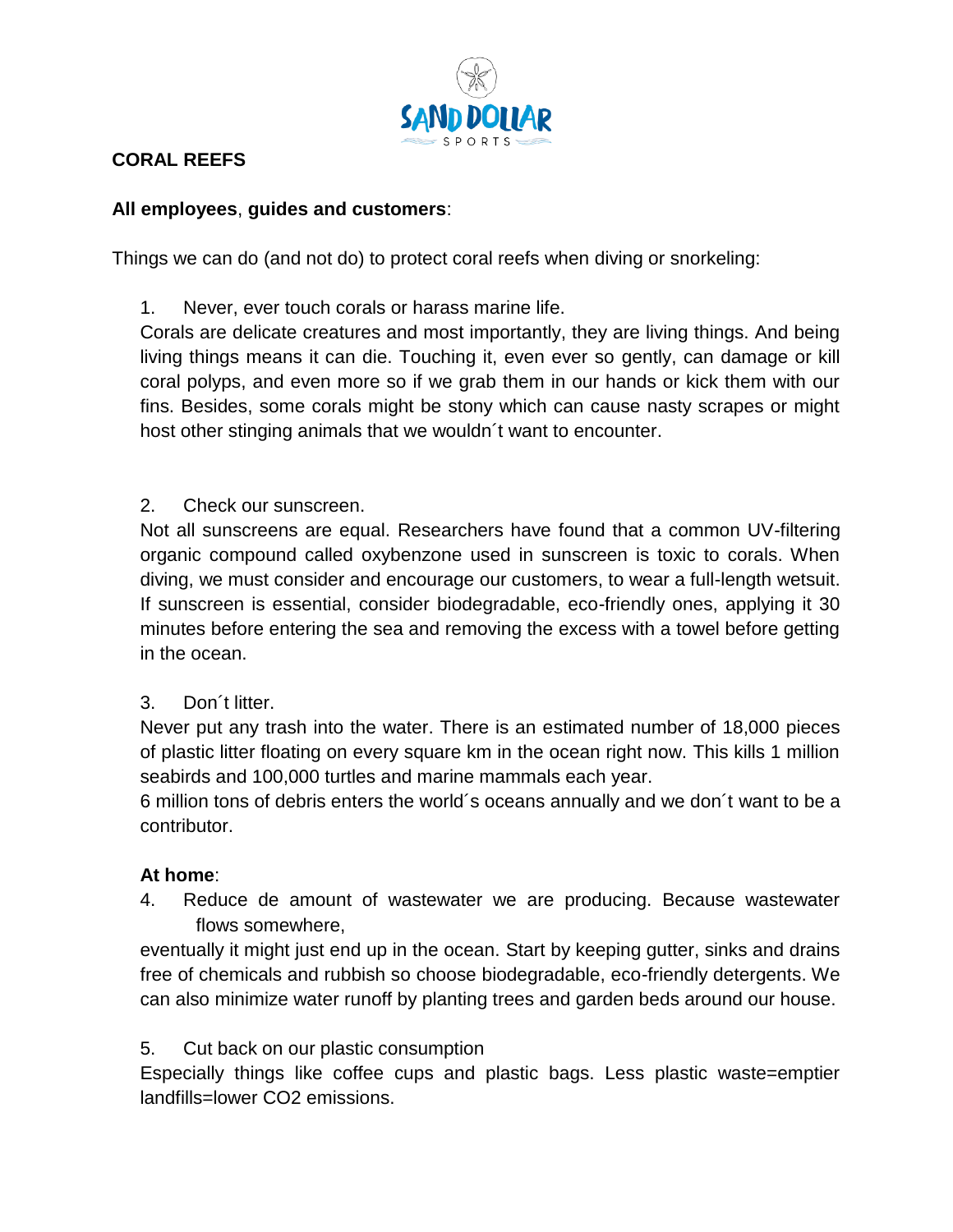

## 6. Eat sustainable seafood.

Many species of fish are being overfished and their population is dwindling dramatically. Always make sure the seafood we buy comes from sustainable sources. Here´s why choosing certified sustainable seafood can help the oceans and shrink our carbon footprint.

### 7. Spread the word!

Read everything you can about marine conservation and coral reefs and share this information with others. The more information we have on hand, the more informed actions we can take to save our oceans and reefs!

## **Environmentally Sustainable Work Practices**

The Company recognizes the importance of protecting the environment and will minimize the environmental impact of work practices carried out by the organization. Environmentally sustainable work practices are those which reduce harm on the environment and reduce wasting of resources.

## **General guidelines for sustainable environmental work practices**.

All employees can help protect the environment by following the guidelines below:

### **Reduce**:

-Use goods that stop waste from being generated.

-Reduce waste by choosing products that have minimal packaging and can be used productively and then recycled.

### -**Reuse**:

Re-use containers, packaging or waste products, wherever possible.

### -**Recycle**:

Recycle waste material into useable products, wherever possible.

For waste that cannot be avoided, reused or recycled:

-Treat the waste to make it less harmful or reduce the volume of the harmful component.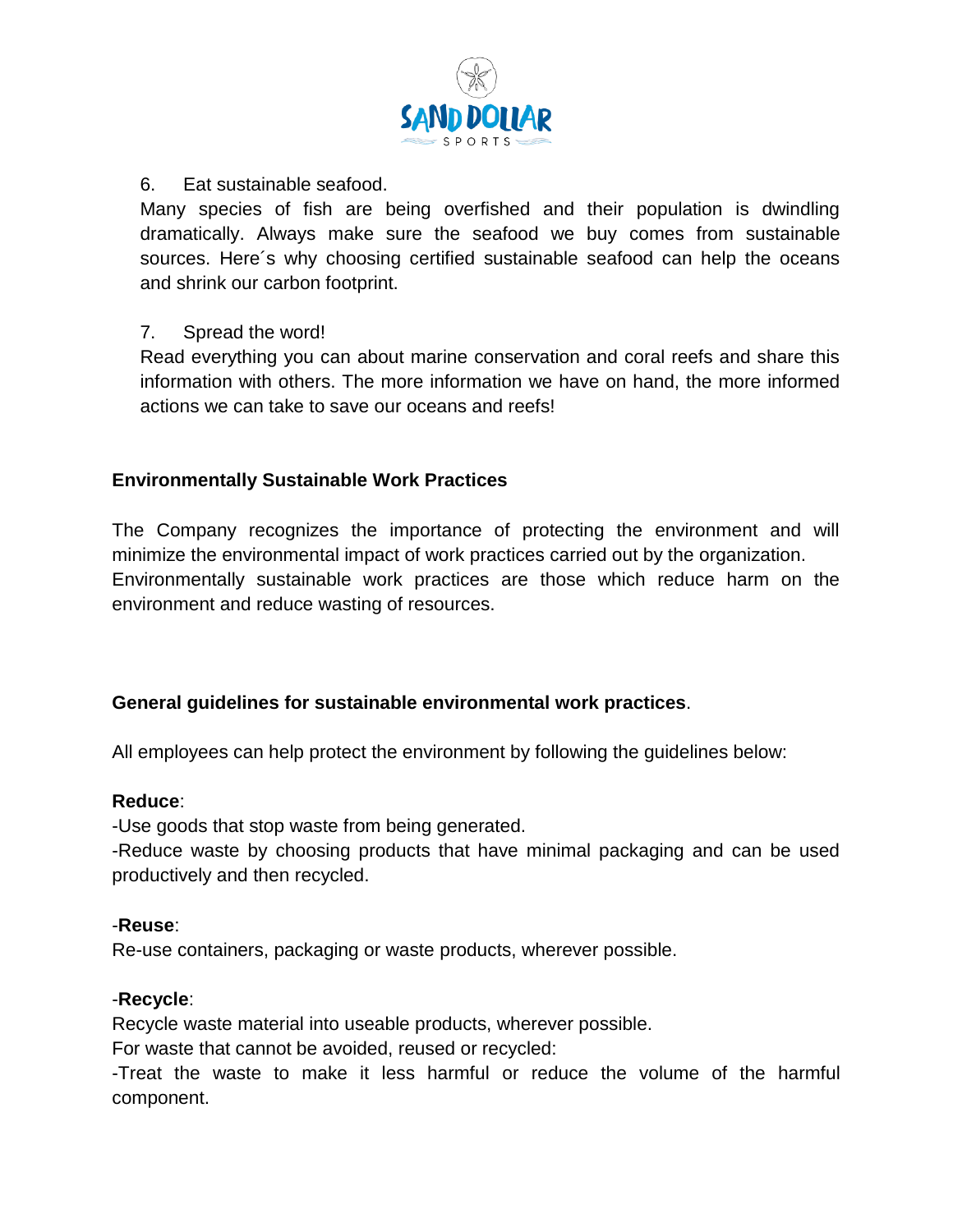

-Dispose of the waste safely.

# **Managers and Supervisors**:

-Consider sustainability issues when making planning and managing decisions.

-Promote and encourage environmental awareness to ensure employees are aware of their environmental responsibilities.

-Aim to continually improve environmental performance by identifying and addressing environmental risk.

- Make resources available to implement environmental risk management procedures.

-Support employees in taking alternative modes of transportation to and from the work place –such as bicycles or carpooling with colleagues- during the work week.

-Promote a paperless office.

# **ENVIRONMENTAL PURCHASING GUIDELINES**.

-Become informed about the environmental impacts of products purchased. Search for environmentally-friendly products.

-Conduct research into suppliers of interest to learn more about their sustainability efforts and see if they align with the Company´s Vision and Values regarding environmental impact.

-Opt to do business with green friendly brands and companies when possible.

-Support local sustainable suppliers.

-Buy in bulk.

- Choose products with less packaging.

- Choose products with recyclable or reusable packaging.

-Re-use plastic bags and all types of containers if possible.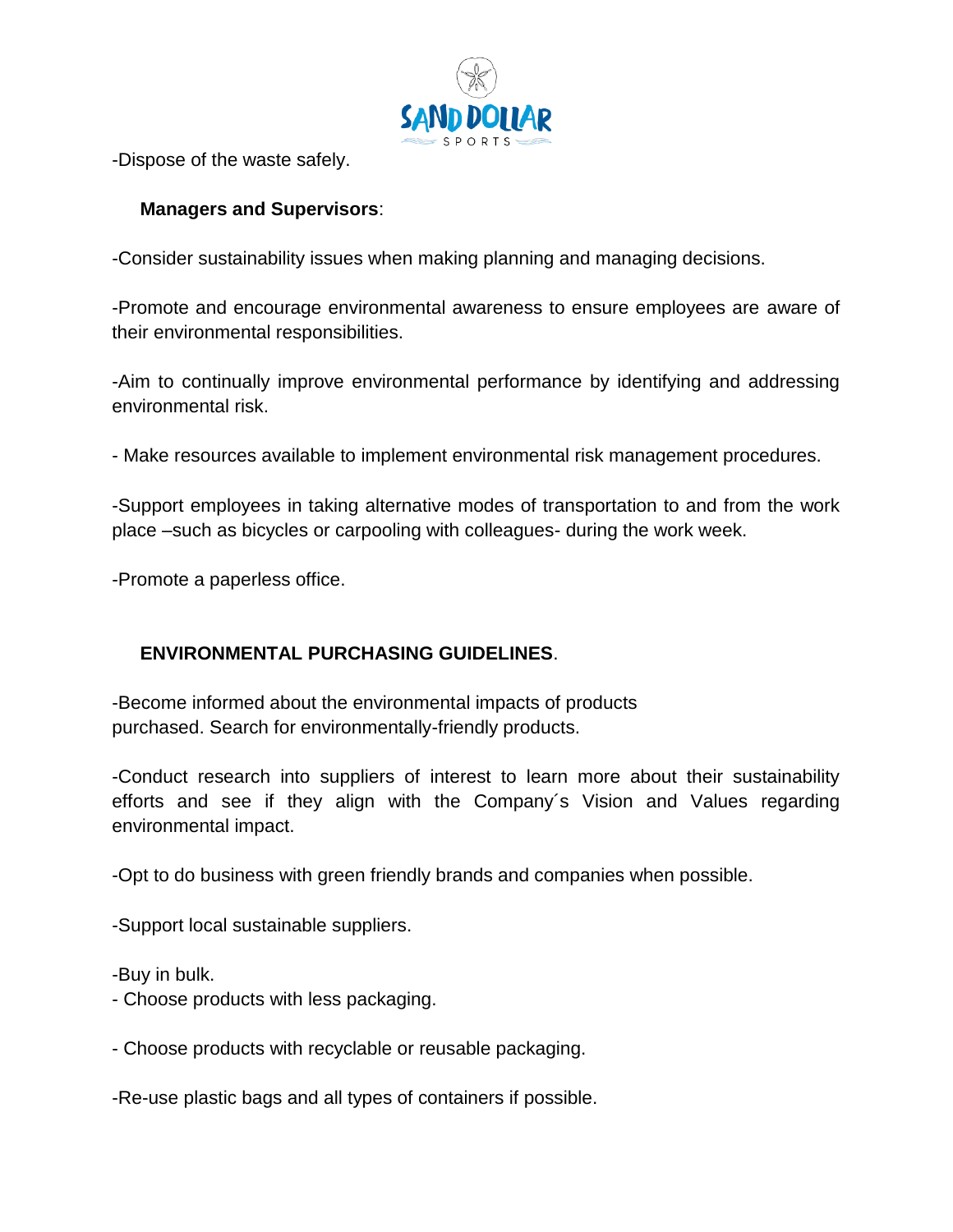

-Buy quality goods that will last.

-Buy recycled goods which have already saved resources and raw materials, and help reduce the overall quantity of waste.

-Buy and use recycled paper where possible.

-Repair malfunctioning utilities (e.g. leaking taps) as soon as possible.

-Place recycle bins and establish the guidelines for the disposal of different materials to minimize the impact on the environment.

### **All employees**:

-Identify and manage environmental risks associated with work activities to minimize their impact on the environment.

## **BEST PRACTICES**:

Use these strategies to minimize energy waste:

-Maintain air-conditioning at a constant temperature of 23-24 °C.

-Close blinds or curtains to minimize heat build-up.

-Maintain only security lighting after business hours.

- Turn off the lights when nobody is using them.
- -Switching off electronic equipment around the office during off-hours.
- Enable the "**save energy**" mode on computers.
- -De-energize regulators at the end of the working day.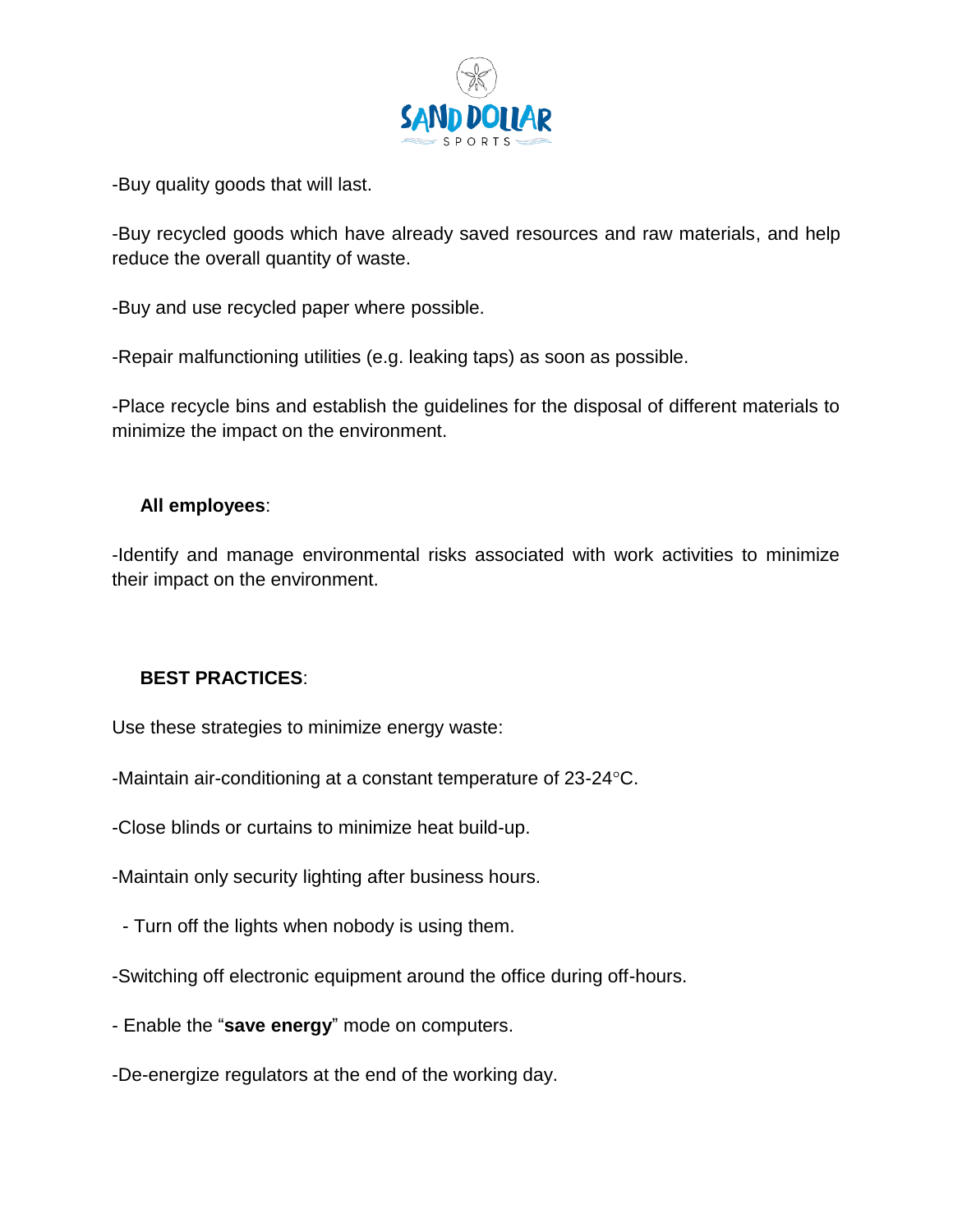

-Make double-sided copies when printing and photocopying, wherever possible.

-Use the blank side of used paper for notepaper before recycling.

- Empty the freshly brewed coffee to a thermos, and do not leave it in the coffee maker.

-Do not overload the circuits.

-Turn off all equipment at the end of the working day (computers, printers, coffee machines, etc.)

-Improve the efficiency of the equipment.

-Use desktop applications such as Microsoft Office and Google Drive for coordinating work projects.

-Use emails, WhatsApp, and different forms of internal communication, to share general information.

-Don´t waste water.

-Use green cleaning products.

-Do not throw oils or substances that pollute the environment.

### **During work hours**:

-Employees must use their common sense while spending time in personal activities during work hours. Calling by phone, sending personal e-mail, among other personal actions, can be acceptable when doing them occasionally, but spending excessive time attending personal situations, is a bad practice to use of the Company resources.

-The Company Policy, for the benefit of the employees, may allow the use of certain goods under prior authorization and according to restrictions. For instance, a company vehicle or a cell phone. The employee must review and analyze the restrictions that the company has about these items, to make good use of these resources.

The following actions may give place at the end of the contract or a criminal process, depending on the kind of fraud: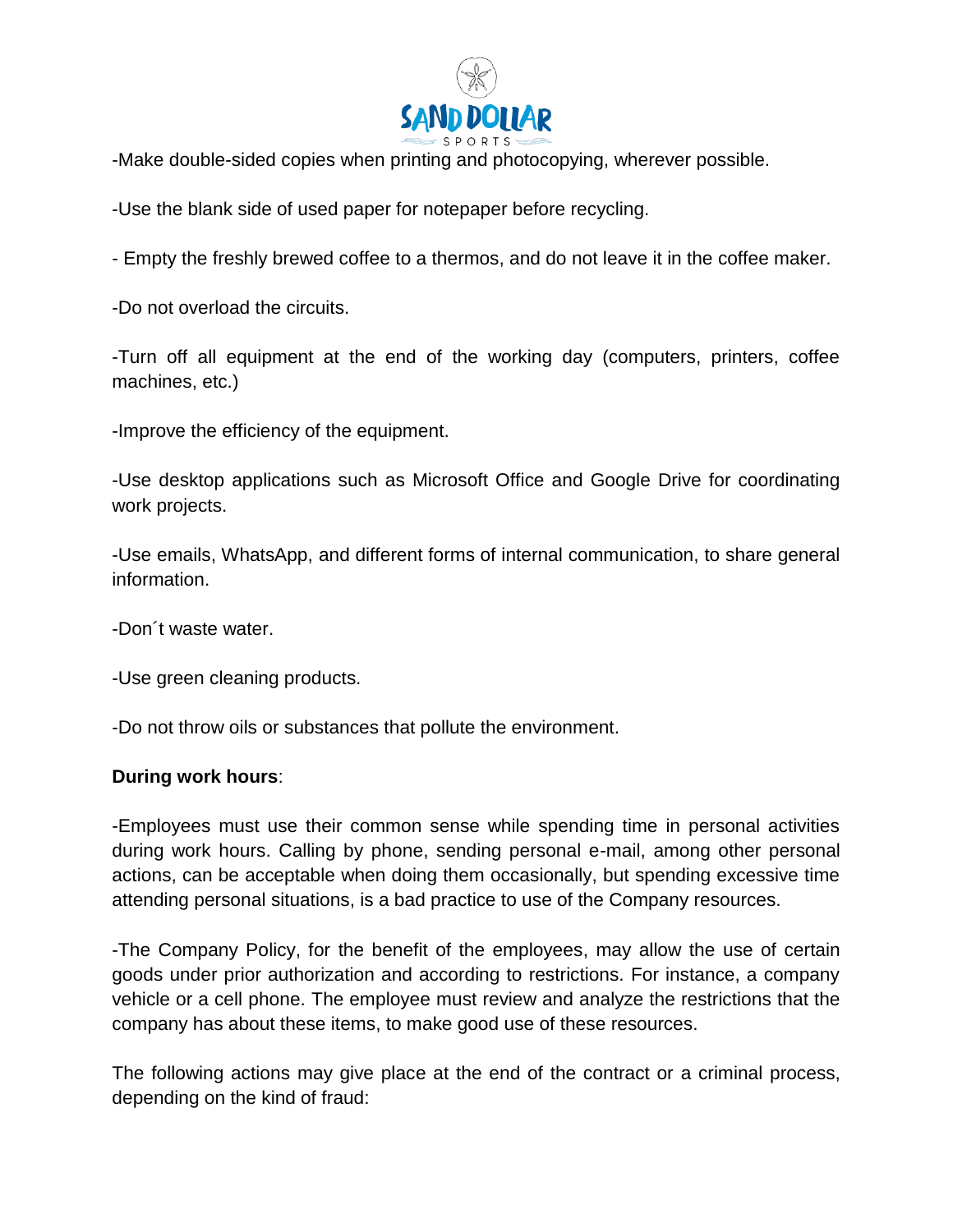

-The appropriation of any of the Company´s assets, such as tools and equipment, whether stealing them or taking them out of the work place, without authorization as well as giving intentional false information about their use, inside and outside de Company.

-Using the Company´s computers and in general, all types of equipment, vehicles, confidential information, databases of workers, customers, and suppliers, for the following activities:

-Personal businesses.

-Illegal or unethical activities such as playing online games, downloading music or videos, gambling, pornography or other offensive or unethical issues.

- To use the Company´s confidential information to get economic benefits.

- Giving false information about activities and expenses related to work.

- Stealing something not just from the Company, but also from another employee. It can be a physical object, and idea, project, etc.

### **NON-PUBLIC INFORMATION**

"**Non**-**public information**" is all the information that is not available to the general public, but for some of the employees whose position in the company allows them to access it. These are some of the examples of non-public information:

- remuneration
- contracts
- personal data
- investments
- commercial contracts
- business plans
- new tour launches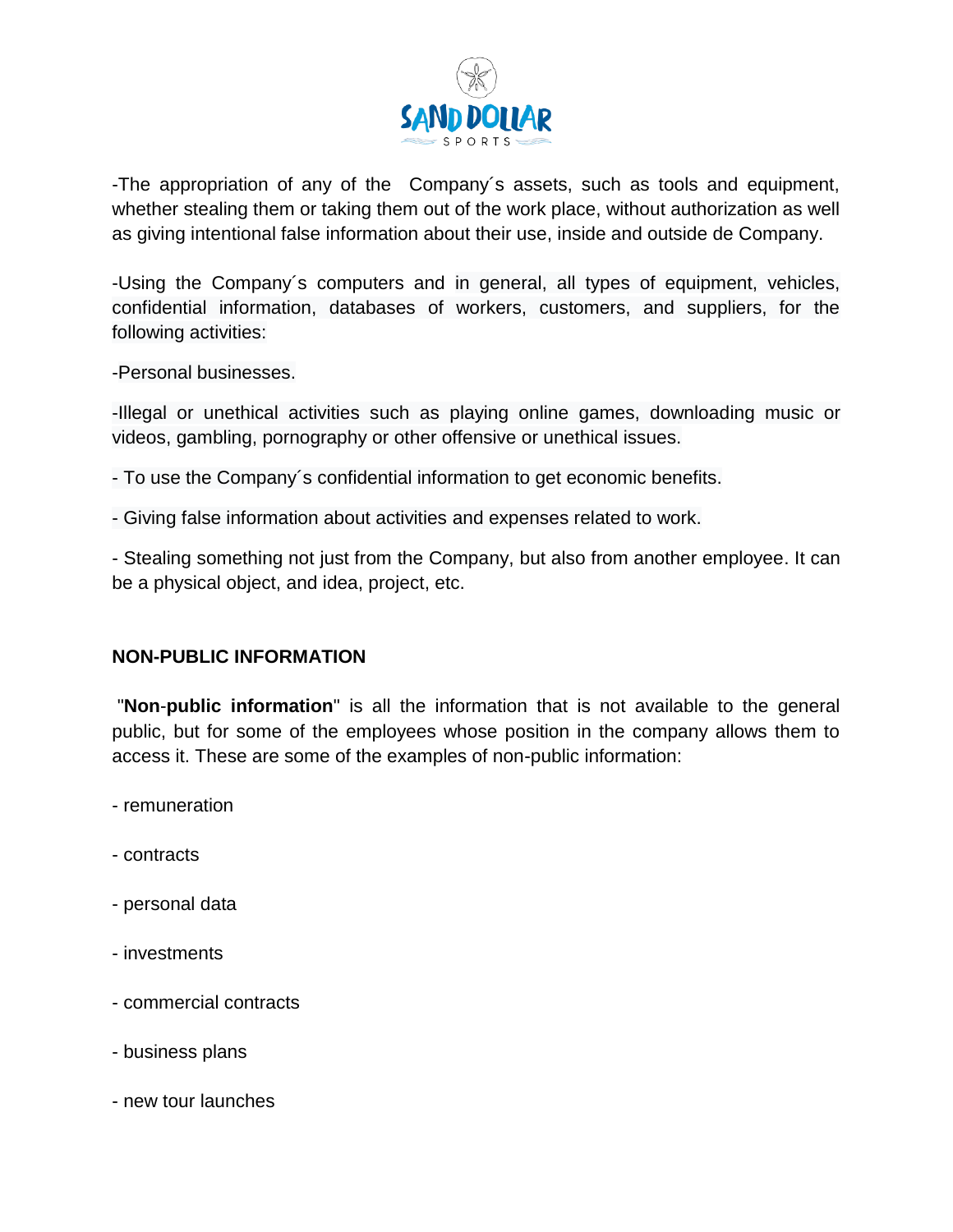

- acquisition plans

- technical specifications, prices, proposals and financial information.

- All employees, regardless of their hierarchy, are prohibited from disclosing non-public information to anyone outside the Company, including family and friends, except when required for commercial purposes and by order of the authority.

- All company staff must keep absolute discretion in all those matters related to work, plans, clients and company staff. The employees that have or can access confidential information, whether it is strategic, technical, commercial or financial, about the activities of the company, have the responsibility to make sure that this information is not given without prior approval, and don´t use it for their benefit or the benefit of third parties.

-Employees should avoid making careless comments that can harm the company, its members, customers, and suppliers.-

-Employees cannot reveal non-public information to others within the company unless they have a labor reason to know it.

## **CONFLICTS OF INTEREST**

The Company´s reputation depends on the actions and integrity of its employees. It is essential that they avoid relationships and activities that hurt, or appear to hurt, their ability to make objective and fair decisions.

It is a Company Policy that employees cannot participate in activities that could create conflict with the Company´s interests. However, there may be special situations that would be evaluated and authorized by the Management Office. These are some of the situations that would require approval:

- When an employee has a second job offering consultancies in another company that competes or even inspects this Company.

- When an employee competes with the Company, offering the same or similar products or services.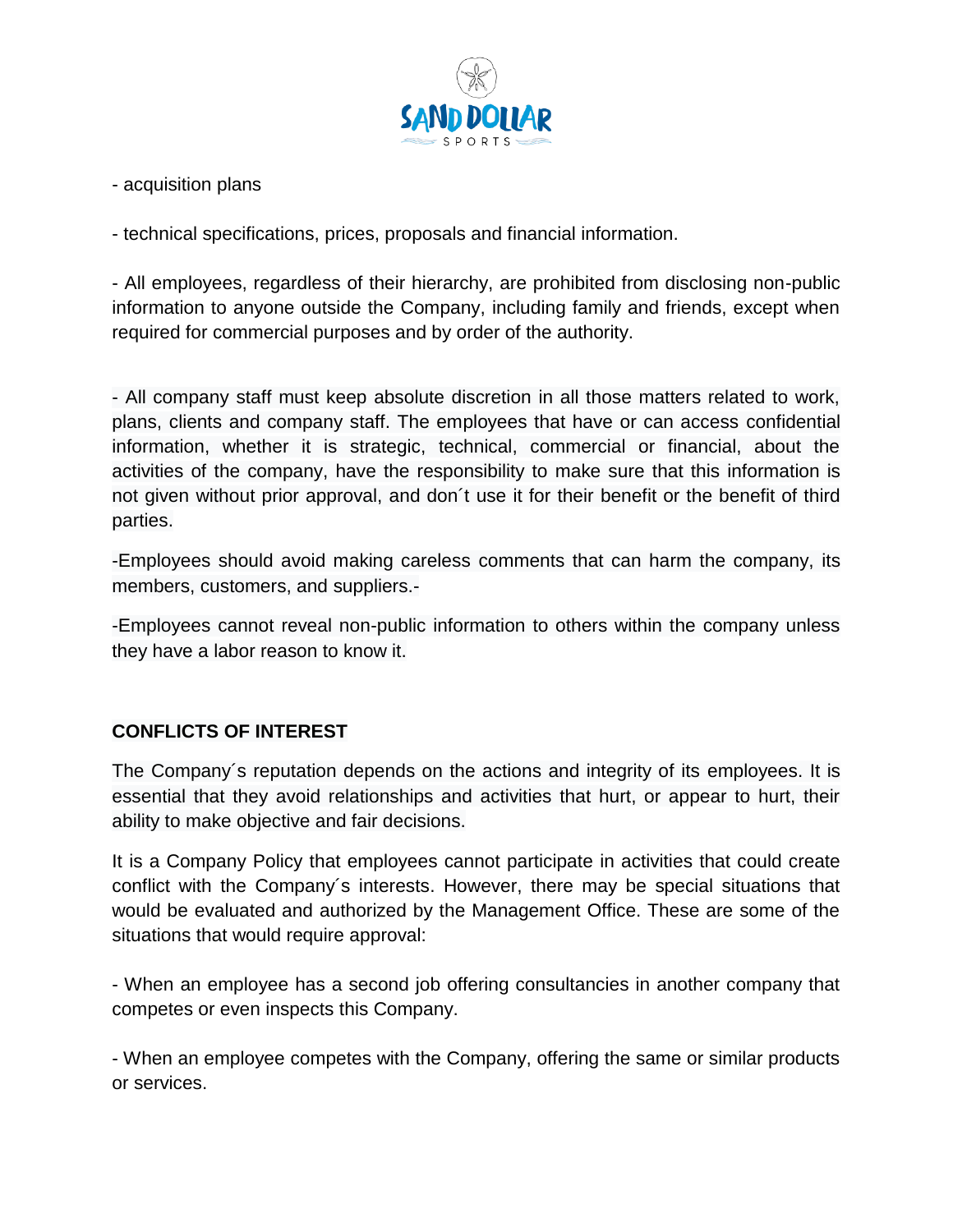

- Some employees have family members who are customers or suppliers of the Company. According to this Code of Ethics, these commercial and family interests are not considered a conflict of interest, unless:

-The employee of the company has to negotiate with any of these companies as part of his/her work responsibilities.

-The relative owns or negotiates with the Company as the representative of the customer or supplier company.

In the situations described before, the employee must inform the Company´s Management Office to proceed adequately.

Family members: Spouse, partner, child, father, mother, sibling, grandfather, grandmother, grandson, granddaughter, mother-in-law and father-in law.

In case the employee is allowed to negotiate with any of his/her family members, he/she must be careful and make sure his/her relationship won´t interfere with his/her ability to act for the benefit of the Company.

## **ANTI**-**BRIBERY AND CORRUPTION**

The company´s integrity is essential for maintaining trustworthiness and reputation. Employees should always do their work fairly, honestly, and legally.

-Keep a relationship with public authorities and institutions in a lawful and respectful manner, not accepting or offering any kind of gifts or commissions.

-Never encourage or give orders to employees to achieve business results at the expense of ethical conduct or compliance at odds with the current Code of Ethics or Legislation.

-Always act to prevent violations of the Code of Ethics or current legislation by those under your supervision.

- During the labor hours, the employee neither will carry out activities, work or negotiation of personal nature or interest nor will they make use of the property of the company for non-company purposes.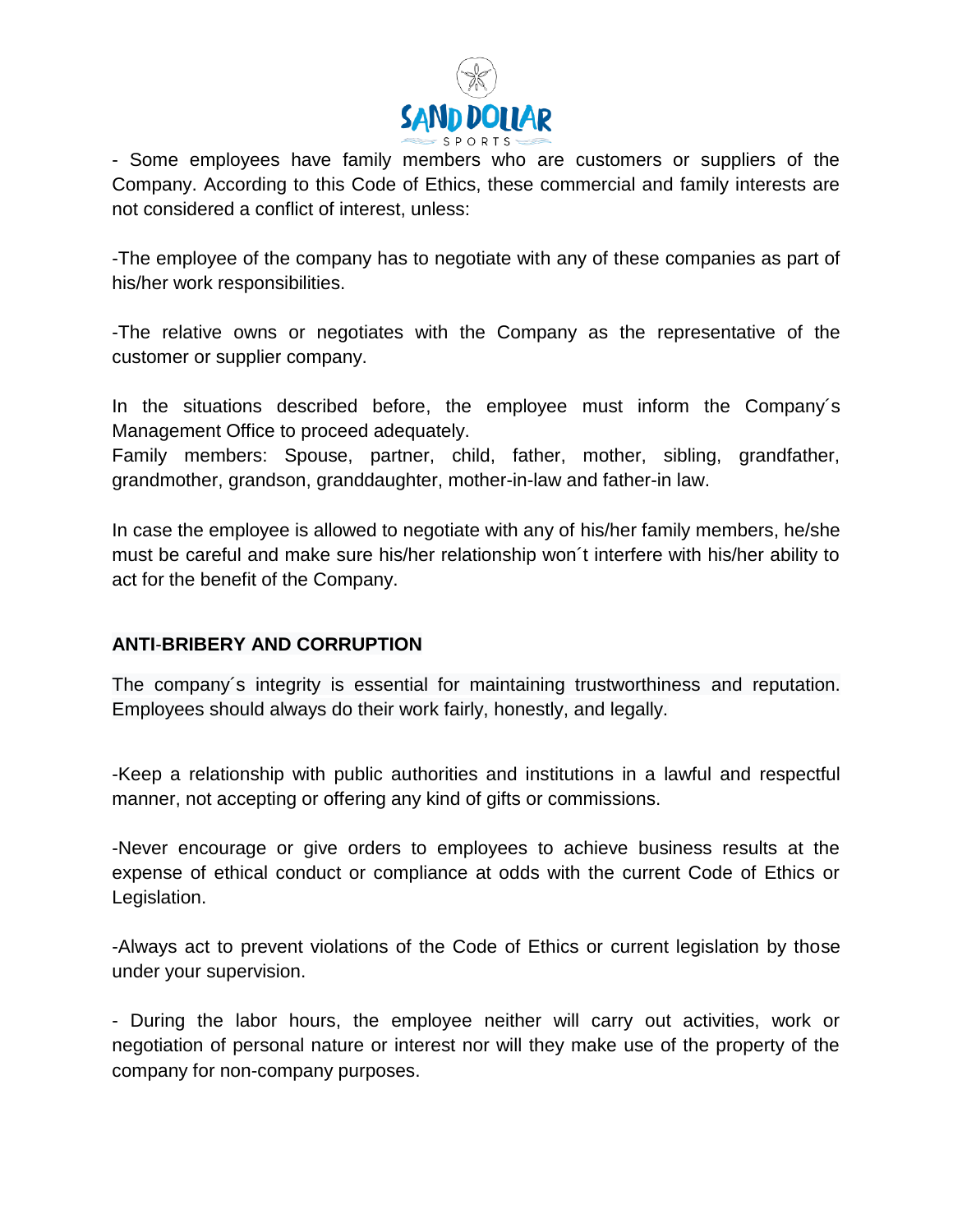

- The employee cannot offer services and receive payments from any customer, supplier or competitor of the Company, without prior written approval by it. If authorization is given, it must be renewed annually.

- The employee must have the prior approval of the Company Management Office before giving speeches or presentations outside the company if:

-The presentation given is part of his/her work in the company, and for this, he/she will receive monetary compensation.

-If the content of the presentation reveals any non-public information.

## **MARKET INTELLIGENCE**

-Employees are requested to gather, share and use information about the market in which the Company participates (competition, suppliers, customers, rules, regulations, etc.), always through legal and ethical procedures.

-The employees will take care of the Company values as well as the non-public information; and so will respect values and non-public information about other companies.

-It is accepted to gather and share market intelligence through available information, such as public speeches or presentations from the government agencies as well as NGOs (Non-governmental-organizations), private companies, annual reports, news, articles and publications from the sector and press, marketing studies, etc.

Employees can also receive information by third parties about the competition or suppliers, and also can accept the market intelligence advice offered by a third party, as long as there is no reason to believe that these third parties have a contractual or legal obligation to not reveal that information.

The following basic restrictions apply to our ability to gather market intelligence information:

-Employees can´t participate in any illegal activity to obtain market information.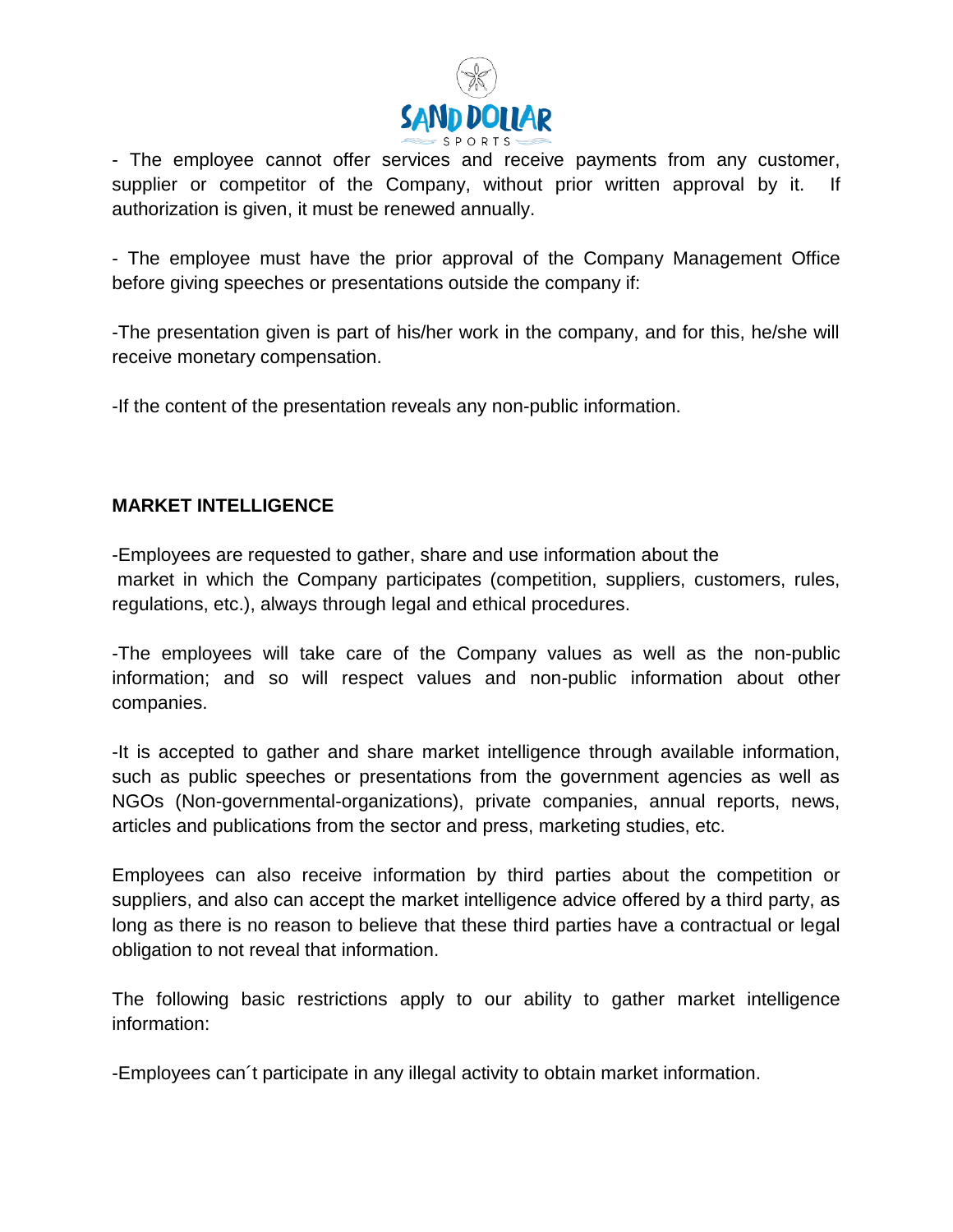

For example, theft, listen to conversations secretly; listen to phone calls; computer hacking; violation of privacy; bribery; coercion; espionage or threats.

-Employees cannot use market or commercial information that is or believes has been classified as "patented" or "confidential", without consulting with the legal advisor of the company.

-Non-ethical sales practices, where there are pressure actions, deception, improper or extra payments, from the client or distributor towards the consumer, are prohibited.

### **Illegal payments**

All commercial or monetary transactions made on behalf of the Company must be properly registered according to the established accounting and administrative procedures. Also, they will be subject to audit.

The staff of the Company neither can accept gifts nor rewards as compensation for acts that relate to their work in the company, which could facilitate the work that this company performs or hires.

Bribes are prohibited. Some examples of bribery include a payment to officials to favor a decision or to influence the outcome of an inspection.

## **NEGOTIATIONS WITH GOVERNMENT OFFICIALS**:

The global nature of this Company often requires the interaction with public officials to obtain government permission, fee payment, tax payment, and other regulatory proceedings, among other actions.

When the employees do not know what the regulations about certain actions in the Mexican and/or external markets are, the consultants of the company should be asked to be sure of knowing, understanding and observing these norms.

The legal representatives of the Company must comply with the current laws and regulations of the state, respecting the legal system and refraining from taking any action outside the national and foreign law.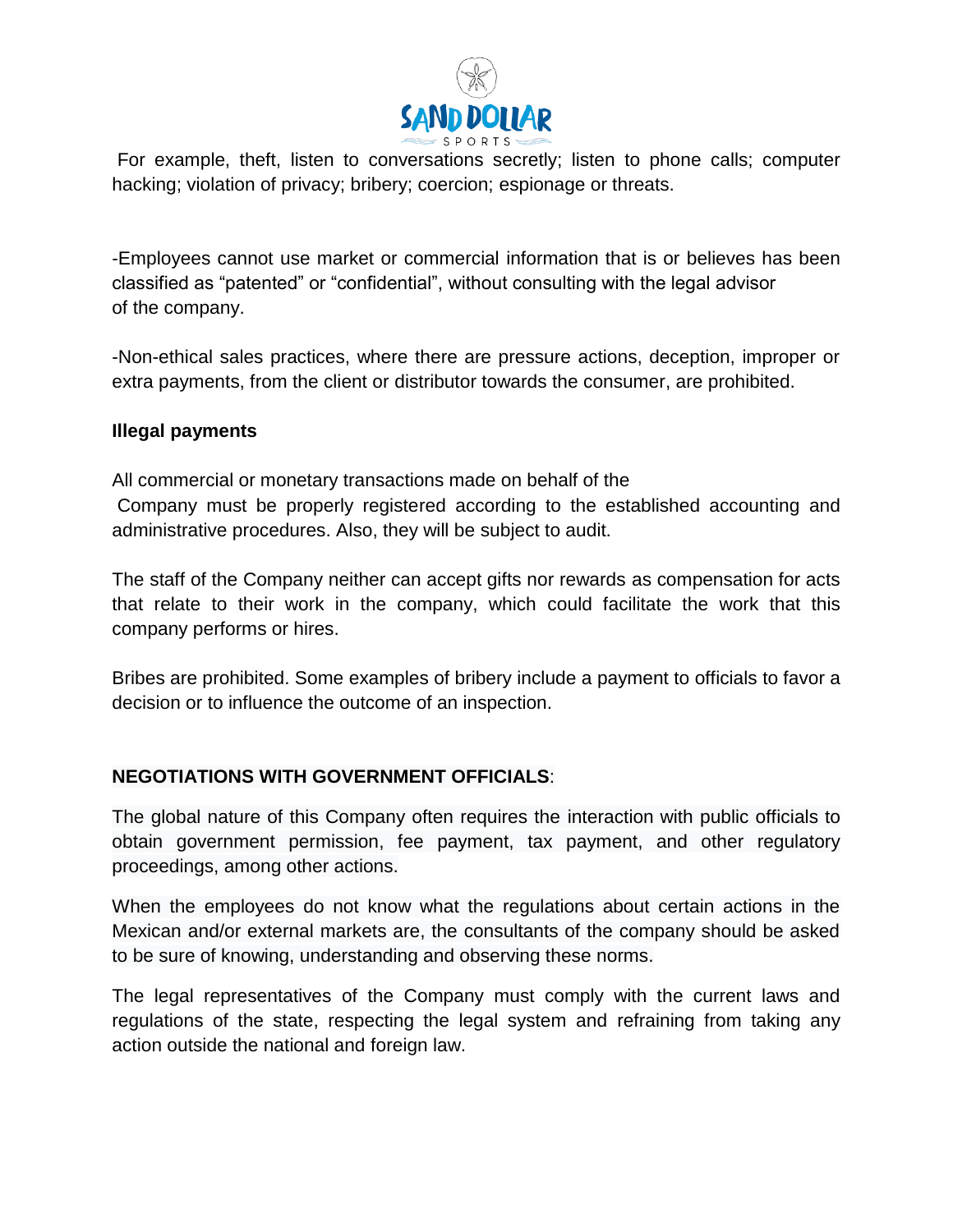

# **NEGOTIATIONS WITH CUSTOMERS AND SUPPLIERS**:

The company highly values its relationships with customers and suppliers, in this way the

Company highlights the following actions to its workers:

-To negotiate honestly and respectfully with customers and suppliers, without participating in unfair, deceptive, or confusing practices.

-The suppliers of the Company should be aware of the existence of the Company´s Code of Ethics, through information on the Web, emails or other material, or by delivering personally a copy of it. The objective as a Company is that the Ethics Code is transparent information known by all the people related to it.

## **RELATIONSHIP WITH CUSTOMERS**:

At all times, the company, through each of the corresponding charges, will attempt to:

-Ensure the quality of their services and fulfill the needs of customers, efficiently, rightly and confidently.

-The services provided by the Company must comply in price, quality and time, according to agreed terms.

-Customer complaints must always be answered promptly, whether or not they are right, making a serious and efficient investigation about the given service. This will be possible by establishing an efficient system of complaints, which will result in an adequate response.

-Communications, including advertising and promotion, must be truthful, always aligned with the cultural and moral quidelines of the community and the company. Respecting people´s dignity,

and protecting the confidential information of the customers and staff.

-All employees, as a company, seek to improve products and services, making sure that they are harmless and do not constitute a health risk, or damage to the environment.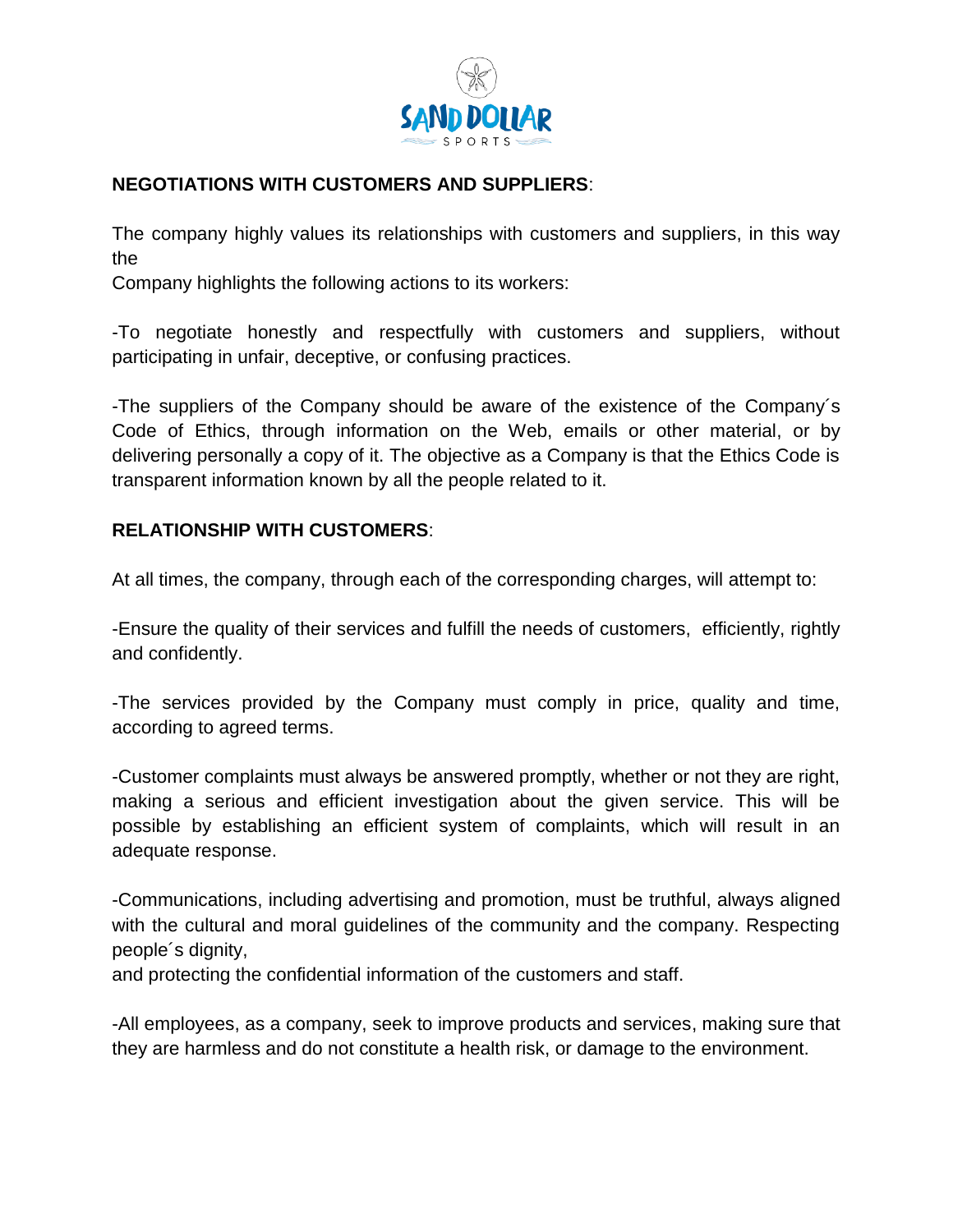

## **RELATIONSHIPS WITH SUPPLIERS**

-Suppliers are a very important part of the Company, so it is important to take care of the interaction with them, as well as strengthen business ties, therefore: The workers of the company must establish transparent and stable relationships with all those suppliers that:

-Comply with quality and respect standards.

-Comply with current legal regulations.

-Comply with sustainability standards.

-Suppliers will be chosen in equal opportunities, through an objective selection process, always in the benefit of the Company and its business objectives.

-Contract conditions must be established and respected so that the business relationship between the Company and the Supplier is always in good terms. In this way, payments, dates, and any other agreement that exists between the two parties are clear and defined.

-Supplier Confidential information will always be protected.

-Gifts, payments with products or services, offered by the suppliers to the company and which have not been established in the contract, will not be accepted.

-Employees, at all levels, should not accept gifts, meals or special treatment from customers or suppliers if in doing so, compromise their ability to make objective business and take decisions for the benefit of the company.

#### **COMMITMENT TO CONSUMERS AND MARKETING**:

-The Company respects fair competition with its competitors by being transparent in its marketing campaigns.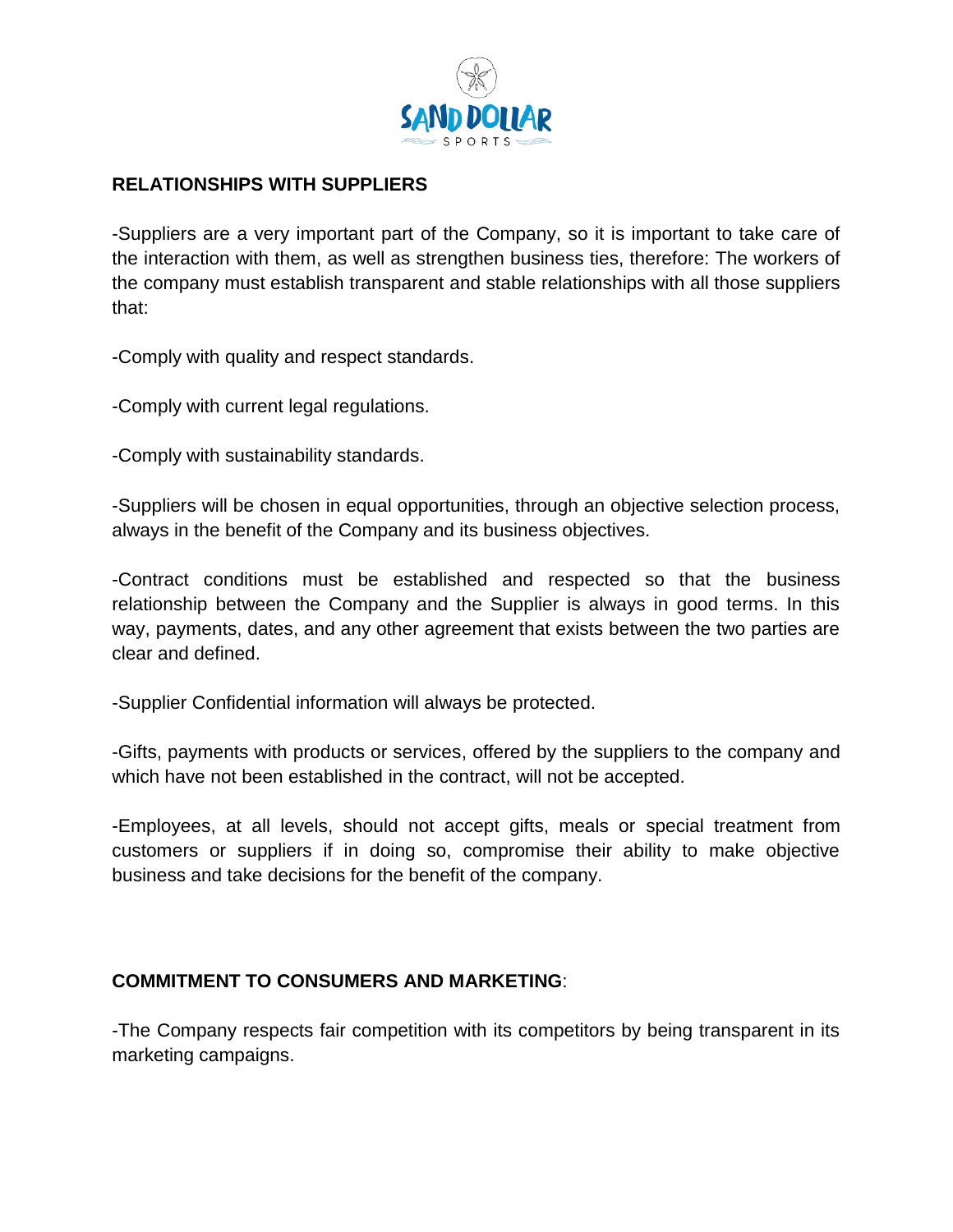

-The Company will have both internal and external communication, always taking actions that could put consumers at risk.

Likewise, the Company establishes and declares zero tolerance towards abuse and traffic of people, and will not include adults, girls, boys, and adolescents in its advertising campaign, in any situation that involves physical, mental or emotional risk or damage.

-The same criteria will apply for animal welfare.

### **CODE MANAGEMENT**:

- Managers and Coordinators will detect, investigate, and handle, the violations of the Ethics Code.

-The corresponding measures will be taken by the Company when the statutes in this Code, are broken.

-The Company establishes different disciplinary measures depending on the nature and circumstances of each violation of this Code.

-The company establishes a progressive disciplinary system through administrative warning letters for minor offenses that occur for the first time. A copy of the warning letter will be kept in the personal file of the employee.

-Faults of a more serious nature may result in the reduction or loss of performance bonuses; and even to terminate the employment contract, following the current legislation and with Mexican labor law.

The company will investigate the matter of the fault seriously and confidentially, and will determine if the Code has been violated according to the current legislation, and the corrective action(s) will be taken.

- If an employee is asked to answer in an investigation related to the Ethics Code, he/she must answer all the questions with integrity and honesty.

-The Company values the help of employees who identify possible problems that need to be identified and solved. Any retaliation against an employee who gives true and honest answers or evidence constitutes a violation of this Code.